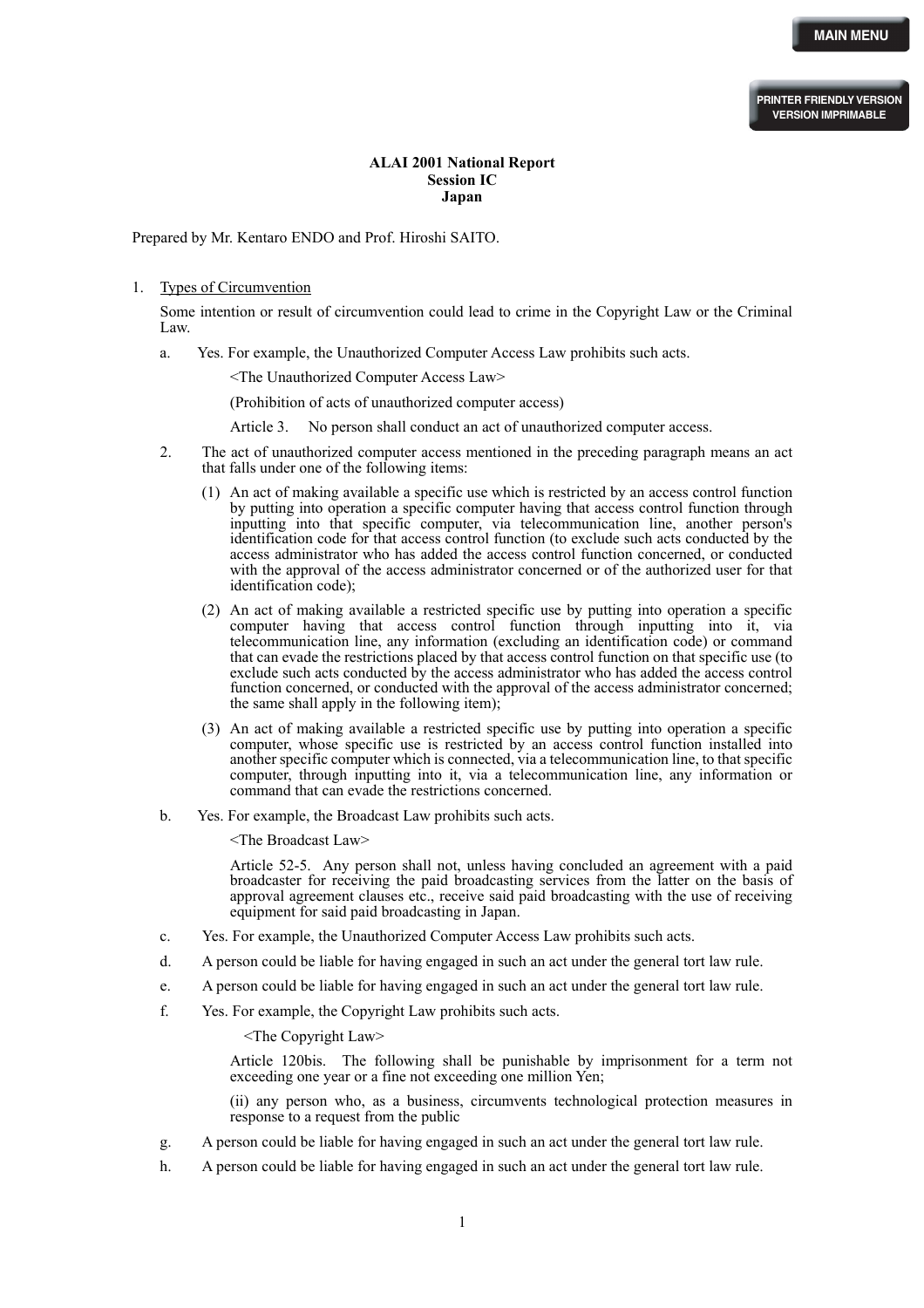- 2. General tort rules of direct or secondary liability
	- a. Yes, he/she could be liable. / Concerning technological protection measures, 1) in spite of foreseeing or being able to foresee obviously circumvents of contents receiver with a view to not paying adequate compensation, 2) to offer a device or a program having a function for the circumvention of technological protection measures, 3) and infringe on the business interests of another person, generally forms tort.
	- b. We are not aware of such a case.
	- $\mathbf{c}$ .
	- d. It might be considered an "abuse of right" when it is the exercise of right having intention of offense.
- 3. Broadcasting law, cable and satellite regulations, protection of encrypted services or broadcasts, protection of conditional access services
	- a. Yes. (the Broadcast Law and the Copyright Law) / The public purpose for this prohibition is for example, conservation of management bases of paid broadcasting.

<The Broadcast Law>

Article 52-5. Any person shall not, unless having concluded an agreement with a paid broadcaster for receiving the paid broadcasting services from the latter on the basis of approval agreement clauses etc., receive said paid broadcasting with the use of receiving equipment for said paid broadcasting in Japan.

- b. Yes. (the Copyright Law) / To make sound or visual recordings of their broadcasts or those diffused by wire from such broadcasts, and to reproduce by means of photography or other similar processes the sounds or images incorporated in these broadcasts without authorization is prohibited.
- c. Yes. (the Copyright Law) / A device having a principal function for the circumvention of technological protection measures is illicit. / No / Distribution, lending, manufacture, import and possession / A device having a "principal" function for the circumvention of technological protection measures is illicit. / Copyright holders etc. / Criminal penalty

Yes. (the Unfair Competition Prevention Law) / Sales and related activities for devices and programs that circumvent technological measures to control use or copying of contents are classified as "unfair competition". / Sales and related activities are not prohibited but classified as "unfair competition". / Nothing / Content providers (content delivery companies, and manufacturers of devices, etc.) / Injunction requests and compensation requests for damages

<The Copyright Law>

Article 120bis. The following shall be punishable by imprisonment for a term not exceeding one year or a fine not exceeding one million Yen;

(i) any person who transfers to the public the ownership of, or lends to the public, manufactures, imports or possesses for transfer of ownership or lending to the public, or offers for the use by the public, a device having a principal function for the circumvention of technological protection measures (such a device includes such a set of parts of a device as can be easily assembled) or copies of a program having a principal function for circumvention of technological protection measures, or transmits publicly or makes transmittable such program

- d. Probably no.
- e. No comment
- f. 1. No
	- $2. -$
	- $3. -$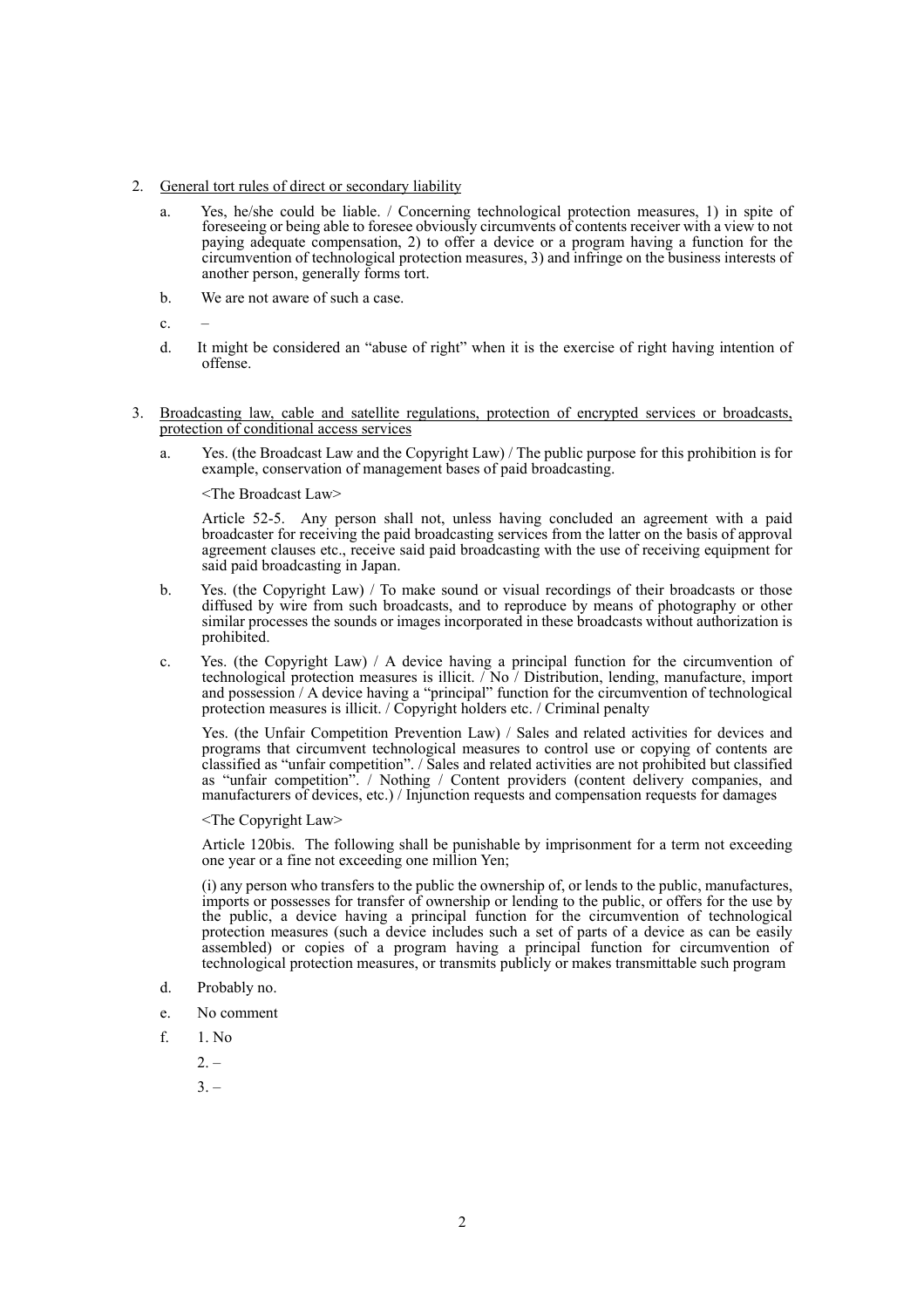- 4. Telecommunications Law
	- a. Yes.
		- 1. Interception and disclosure / No.
		- 2. No.
		- 3. Nothing
		- 4. Telecommunication organizations etc. / Compensation requests for damages
	- b. Mandatory technical standards in the Radio Law etc. probably could not lead to prohibiting devices enabling the unauthorized reception of communications.
- 5. Computer crime
	- Yes. (the Unauthorized Computer Access Law) / Yes. / To prevent computer-related crimes that are committed through telecommunication lines and to maintain the are committed through telecommunication lines and to maintain the telecommunications-related order that is realized by access control functions, and, thereby, to contribute to the sound development of the advanced information and telecommunications society
	- b. See below.

<The Unauthorized Computer Access Law>

(Prohibition of acts of unauthorized computer access)

Article 3. No person shall conduct an act of unauthorized computer access.

- 2. The act of unauthorized computer access mentioned in the preceding paragraph means an act that falls under one of the following items:
	- (1) An act of making available a specific use which is restricted by an access control function by putting into operation a specific computer having that access control function through inputting into that specific computer, via telecommunication line, another person's identification code for that access control function (to exclude such acts conducted by the access administrator who has added the access control function concerned, or conducted with the approval of the access administrator concerned or of the authorized user for that identification code);
	- (2) An act of making available a restricted specific use by putting into operation a specific computer having that access control function through inputting into it, via telecommunication line, any information (excluding an identification code) or command that can evade the restrictions placed by that access control function on that specific use (to exclude such acts conducted by the access administrator who has added the access control function concerned, or conducted with the approval of the access administrator concerned; the same shall apply in the following item);
	- (3) An act of making available a restricted specific use by putting into operation a specific computer, whose specific use is restricted by an access control function installed into another specific computer which is connected, via a telecommunication line, to that specific computer, through inputting into it, via a telecommunication line, any information or command that can evade the restrictions concerned.

(Prohibition of acts of facilitating unauthorized computer access)

Article 4. No person shall provide another person's identification code relating to an access control function to a person other than the access administrator for that access control function or the authorized user for that identification code, in indicating that it is the identification code for which specific computer's specific use, or at the request of a person who has such knowledge, excepting the case where such acts are conducted by that access administrator, or with the approval of that access administrator or of that authorized user.

c. No. / No. / See below.

<The Unauthorized Computer Access Law>

(Penal provisions)

Article 8. A person who falls under one of the following items shall be punished with penal